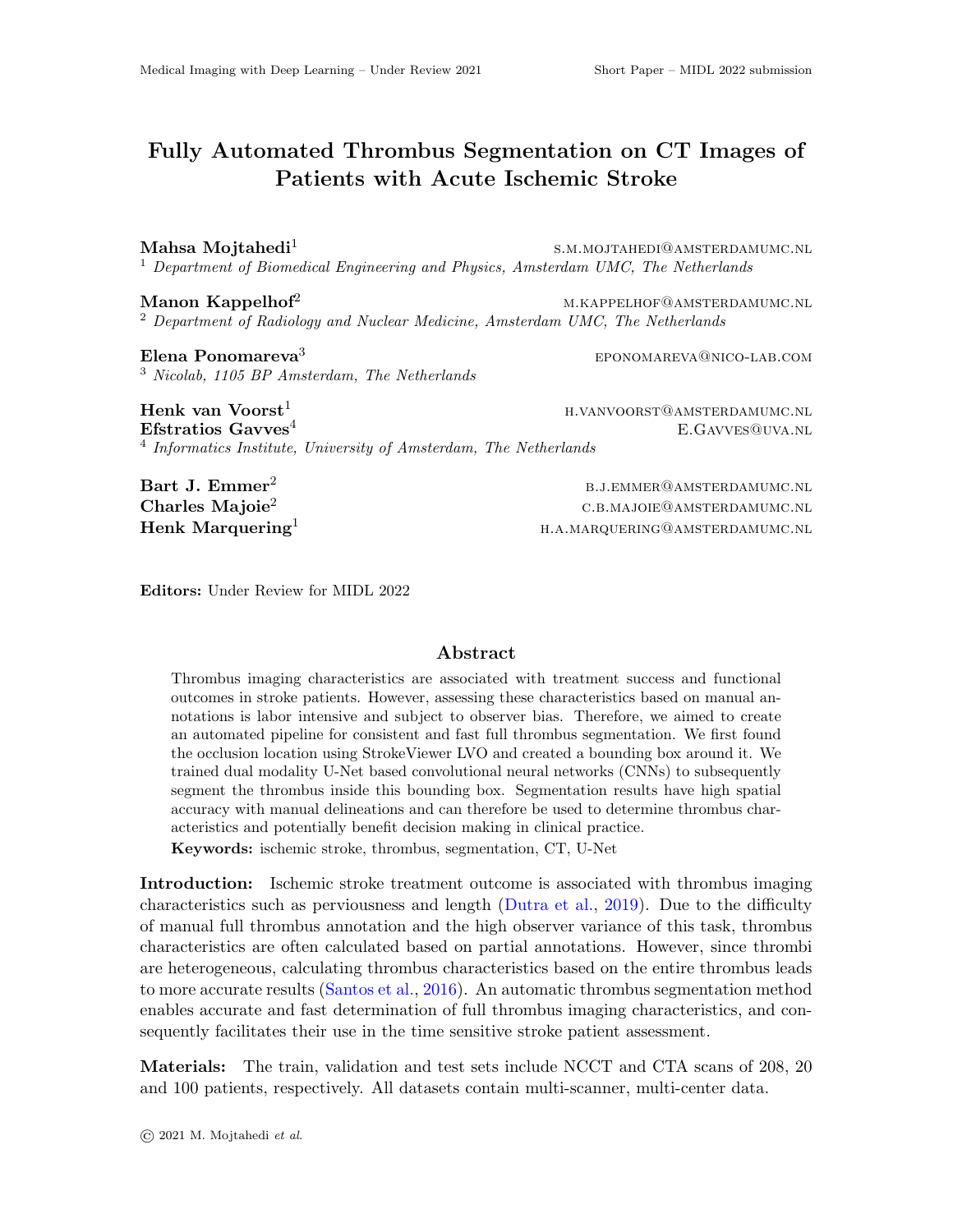Methods: First, an off-the-shelf algorithm, StrokeViewer LVO (Nicolab, Amsterdam, the Netherlands; <www.nicolab.com/strokeviewer-home>) is used to detect the thrombus location. The segmentation area of interest is then limited by creating an initial bounding box around the detected thrombus location. The second step is to adjust the dimensions of this initial bounding box to fit each thrombus using the *Dynamic bounding box algorithm*. The adjusted bounding box is used to isolate the same area on both NCCT and CTA. Finally, both the NCCT and CTA images within this bounding box are passed as input to a neural network to segment the thrombus. We experiment with different U-Net based dual modality networks for the segmentation step.

- Dynamic bounding box algorithm: This algorithm aims to increase the chance of including the entire thrombus in the final bounding box by adapting the initial bounding box dimensions to each case. It consists of two parts: (1) If the predicted segmentation is too small, the bounding box may not contain the thrombus. In that case, the initial bounding box is moved  $\frac{2}{3}$  of its length in 6 cube side directions to create 6 alternative bounding box candidates. The candidate that results in the largest segmentation prediction is chosen. (2) If the predicted thrombus is close to the edge of the bounding box, part of the thrombus may be left outside of the bounding box. To avoid missing parts of the thrombus, the size of the bounding box in that dimension is increased. In case the resulting segmentation is still close to the edge, the size of the bounding box can be increased up to 5 times.
- *Networks:* Both NCCT and CTA are given as input to the networks. We experiment with four different feature fusion methods to combine NCCT and CTA features in U-Net: (1) U-Net with two input channels for NCCT and CTA, and U-Nets with two encoders where (2) concatenate, (3) addition, and (4)weighted-sum operators are used for feature fusion.

Results: Segmentation results of different networks are shown in Table [1.](#page-1-0) The best performing model is weighted-sum. Some examples of the segmentation results from this model are shown in Figure [1.](#page-2-2)

<span id="page-1-0"></span>

| Table 1: Comparing different segmentation networks. Missed cases shows the percentage |  |  |
|---------------------------------------------------------------------------------------|--|--|
| of cases with a Dice $= 0$ . Non-overlapping components is the number of connected    |  |  |
| components which don't overlap with the ground truth.                                 |  |  |

| Model                   | Trainable  | Dice | Surface | Non-overlapping | <b>Missed</b> |
|-------------------------|------------|------|---------|-----------------|---------------|
|                         | Parameters |      | Dice    | Components      | Cases         |
| U-Net                   | 82M        | 0.59 | 0.75    | 2.5             | $6\%$         |
| Concatenate             | 115M       | 0.60 | 0.76    | 0.6             | 8%            |
| Weighted-sum            | 97M        | 0.62 | 0.78    | 0.7             | $4\%$         |
| Addition                | 96M        | 0.53 | 0.69    | 0.3             | 11%           |
| U-Net without CTA input | 82M        | 0.38 | 0.51    | 0.2             | 26%           |